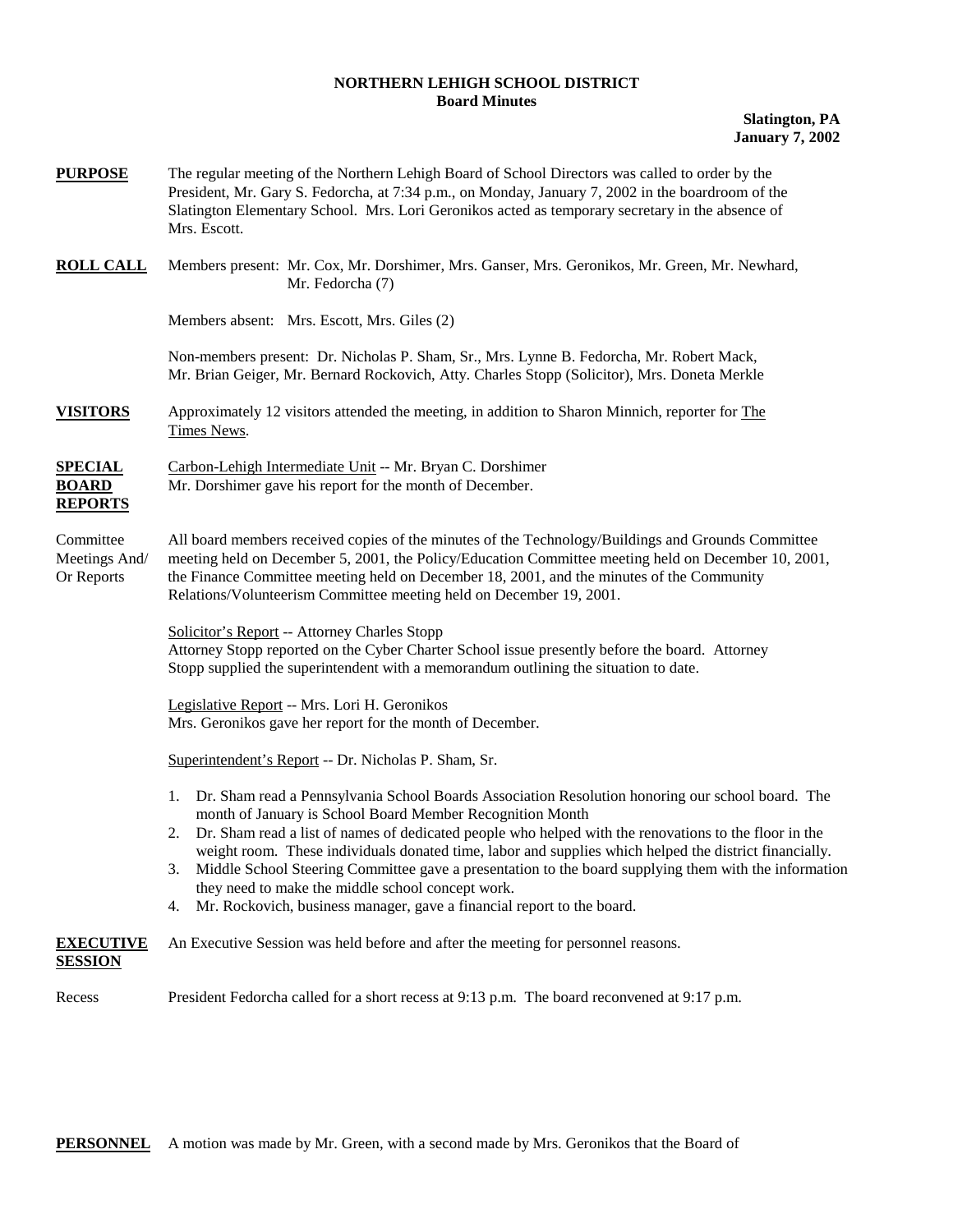Education approve the following personnel items:

| Appointments                                                | Tara Balliet<br>Assignment:<br>Salary:<br><b>Effective Date:</b><br><b>Termination Date:</b>                                                                                                                                                                                                                                                                                | Temporary Vacancy Replacement<br>$$35,200$ (Appendix A – Step 1 Bachelors)<br>January 25, 2002<br>June 14, 2002 | Grade 6 - Slatington Elementary School - Continue her<br>assignment replacing the position of Jacqueline Sham who was granted<br>an unpaid leave for the second semester of the 2001-2002 school year.                                                                                                                                                                                                                                                                                                                                                                                                                                                                                           |  |  |  |
|-------------------------------------------------------------|-----------------------------------------------------------------------------------------------------------------------------------------------------------------------------------------------------------------------------------------------------------------------------------------------------------------------------------------------------------------------------|-----------------------------------------------------------------------------------------------------------------|--------------------------------------------------------------------------------------------------------------------------------------------------------------------------------------------------------------------------------------------------------------------------------------------------------------------------------------------------------------------------------------------------------------------------------------------------------------------------------------------------------------------------------------------------------------------------------------------------------------------------------------------------------------------------------------------------|--|--|--|
| Appoint<br>Dean Of<br>Students                              | Approve to appoint Robert Kern as Dean of Students for the middle school and high school, effective<br>January 2, 2002 and continuing until June 30, 2002. Mr. Kern will keep his current salary and<br>receive an additional stipend in the amount of \$2500 for duties required beyond the regular school day.                                                            |                                                                                                                 |                                                                                                                                                                                                                                                                                                                                                                                                                                                                                                                                                                                                                                                                                                  |  |  |  |
| Substitutes -<br>Instructional                              | Approve the following substitute teachers for the 2001-2002 school year at the substitute teacher rates<br>of \$70.00 for 1-10 non-consecutive days; \$80.00 for 11-20 non-consecutive days; \$90.00 for $21+$<br>non-consecutive days:                                                                                                                                     |                                                                                                                 |                                                                                                                                                                                                                                                                                                                                                                                                                                                                                                                                                                                                                                                                                                  |  |  |  |
|                                                             | Megan Owens - School Nurse<br>Angela Scolaro - Health and Physical Education<br>Margaret Boyle - Early Childhood                                                                                                                                                                                                                                                            |                                                                                                                 |                                                                                                                                                                                                                                                                                                                                                                                                                                                                                                                                                                                                                                                                                                  |  |  |  |
| Non-                                                        | Approve the following substitute aide for the 2001-2002 school year at the substitute rate of \$7.25 per hour:                                                                                                                                                                                                                                                              |                                                                                                                 |                                                                                                                                                                                                                                                                                                                                                                                                                                                                                                                                                                                                                                                                                                  |  |  |  |
| Instructional                                               | Patricia Ingles                                                                                                                                                                                                                                                                                                                                                             |                                                                                                                 |                                                                                                                                                                                                                                                                                                                                                                                                                                                                                                                                                                                                                                                                                                  |  |  |  |
| Substitute<br>Secondary<br>Saturday<br>Detention<br>Monitor | Appoint Tamra Yesik, as a substitute Secondary Saturday Detention Monitor for the middle and senior high<br>schools for the 2001-2002 school year, working alternative Saturdays, for three hours from 8:30 a.m. to 11:30<br>a.m. every Saturday throughout the 2001-2002 school year that warrants detention coverage. Salary will be<br>\$50.00 for each Saturday worked. |                                                                                                                 |                                                                                                                                                                                                                                                                                                                                                                                                                                                                                                                                                                                                                                                                                                  |  |  |  |
| Induction<br>Program                                        | Approve the following teacher as a helping teacher in the Northern Lehigh School District Induction<br>Program for the 2001-2002 school year:                                                                                                                                                                                                                               |                                                                                                                 |                                                                                                                                                                                                                                                                                                                                                                                                                                                                                                                                                                                                                                                                                                  |  |  |  |
|                                                             | <b>Helping Teacher</b>                                                                                                                                                                                                                                                                                                                                                      | Inductee                                                                                                        | Stipend                                                                                                                                                                                                                                                                                                                                                                                                                                                                                                                                                                                                                                                                                          |  |  |  |
|                                                             | Janet Kern                                                                                                                                                                                                                                                                                                                                                                  | <b>Kathy Walters</b>                                                                                            | \$750.00                                                                                                                                                                                                                                                                                                                                                                                                                                                                                                                                                                                                                                                                                         |  |  |  |
| Professional<br>Contract                                    |                                                                                                                                                                                                                                                                                                                                                                             |                                                                                                                 | According to Article 11;1108, subsection (b) of the School Code: "A temporary professional<br>employee, initially employed by a school district on or after June 30, 1996, whose work has been<br>certified by the district superintendent to the secretary of the school district, during the last four(4)<br>months of the third year of such service, as being satisfactory, shall thereafter be a "professional<br>employee" within the meaning of this article." Therefore, it is recommended to approve<br>"professional employee" status as per the school code for the following teacher, who has<br>satisfactorily completed three years of service to Northern Lehigh School District: |  |  |  |
|                                                             | Michele D. Dotta                                                                                                                                                                                                                                                                                                                                                            |                                                                                                                 |                                                                                                                                                                                                                                                                                                                                                                                                                                                                                                                                                                                                                                                                                                  |  |  |  |

**PERSONNEL** ROLL CALL: YEA: Mrs. Geronikos, Mr. Green, Mr. Newhard, Mr. Cox, Mr. Fedorcha (5) (Con't.) NAY: Mr. Dorshimer, Mrs. Ganser (2)

Motion carried.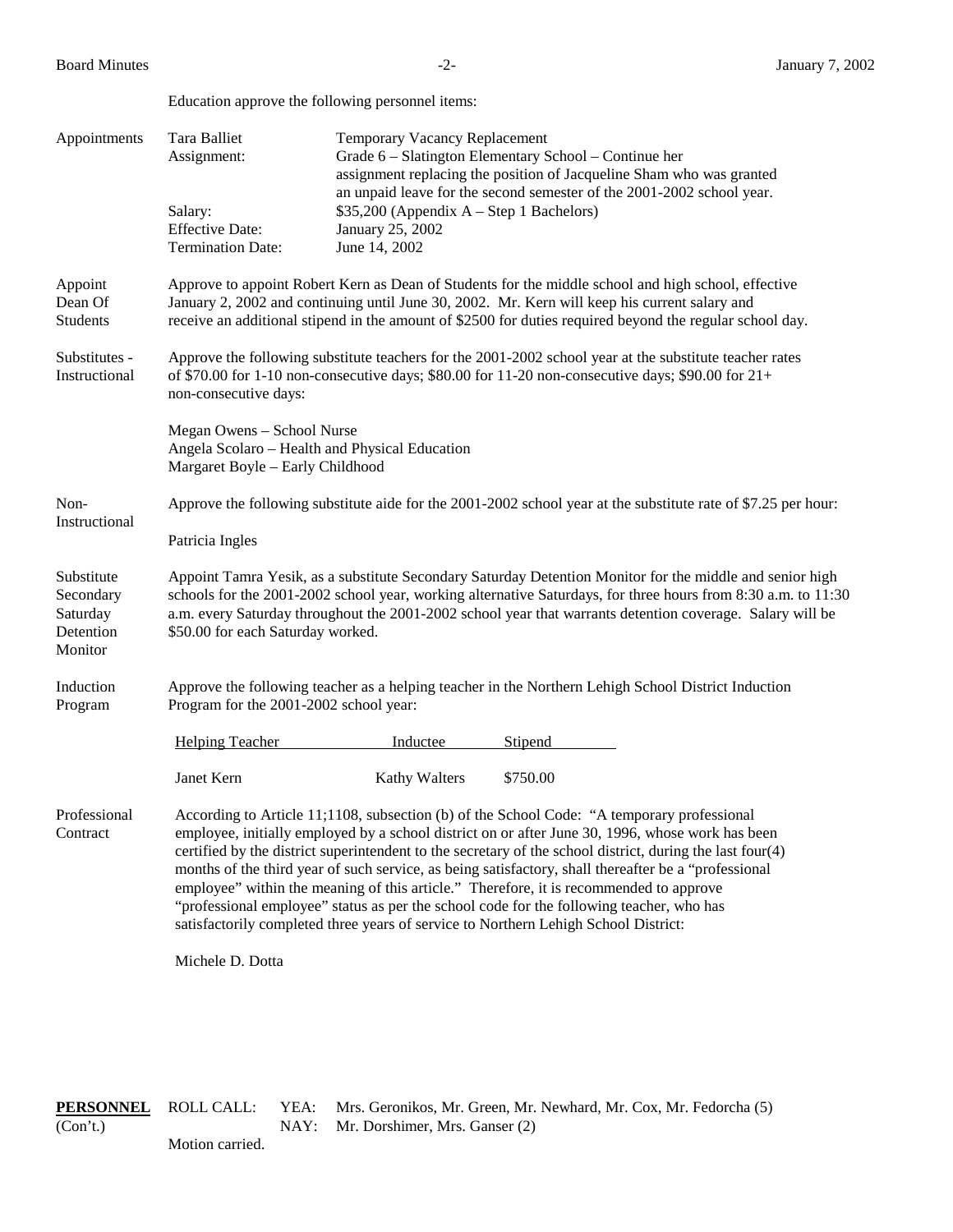**POLICY** A motion was made by Mr. Newhard, with a second made by Mrs. Geronikos, that the Board of Education approve the following items listed under Policy:

Conferences Approve the request of Lori Geronikos to attend the Pennsylvania School Boards Association Legislative Leadership Conference in Hershey, PA on January 25 and 26, 2002. Expenses include \$150.00 for registration, \$20.00 for meals, \$48.00 for travel, \$97.85 for lodging for a total cost of \$315.85.

> Approve the request of Dr. Nicholas Sham to attend the PASA New Superintendent's Academy – Part 3 – Evaluation conference in Harrisburg on January 30 and 31, 2002. Expenses include \$165.00 for registration, \$32.40 for travel, \$56.00 for lodging for a total cost of \$253.40.

> Approve the request of Karen Nicholas to attend an Individuals With Disabilities Act In Pennsylvania conference in Allentown on January 30, 2002. Expenses include \$239.00 for registration, \$10.00 for meals for a total cost of \$249.00.

Approve the request of Regina Freeburn to attend the Pennsylvania Student Assistance Program conference on March 17, 18 and 19, 2002. Expenses include \$310.00 for registration, \$36.00 for travel for a total cost of \$346.00 and will be paid for through Safe Schools Drug Free Monies.

Approve the request of Sandra Hopkins to attend an Applebaum Training Institute conference in Allentown on January 22, 2002. Expenses include \$175.00 for registration, \$10.00 for meals, \$3.00 for travel, for a total cost of \$188.00 plus the cost of a substitute teacher and will be paid for through IDEA funds.

Approve the request of Michele Dotta to attend an Applebaum Training Institute conference in Allentown on January 22, 2002. Expenses include \$175.00 for registration, \$10.00 for meals, \$9.00 for travel, for a total cost of \$194.00 plus the cost of a substitute teacher and will be paid for through IDEA funds.

Approve the request of Jennifer Hilbert to attend a Bureau of Education and Research conference in Allentown on February 19, 2002. Expenses include \$145.00 for registration plus the cost of a substitute teacher and has been approved by the district Continuing Professional Education Committee.

Approve the following individuals to attend the "Basic Life Support – CPR Healthcare Provider Course" offered by LCCC. Brian Geiger, Earl Snyder, and Michelle Raber will need this course to enable them to be certified to train others in the use of the Automated External Defibrillator (AED). Course dates will be January 16 & January 30, 2002 from 6:00 to 10:00 PM at a cost of \$60 each which also includes the text for the course.

Approve the request of Lynne Fedorcha to attend a Curriculum Management Audit Training Program in Philadelphia from March 4-7, 2002. Expenses include \$795.00 for registration, \$100.00 for meals, \$36.00 for travel, \$338.58 for lodging, for a total cost of \$1269.58.

Approve the request of Tracy Ettinger to attend a Title I Funds conference in Philadelphia on January 30, 2002. Expenses include \$165.00 for registration, \$48.00 for travel, \$15.00 for miscellaneous, for a total cost of \$228.00 plus the cost of a substitute teacher for one day and will be paid for through Title I funds.

## **POLICY**

Activity Acct. Fund Statement

(Con't.) Approve the Northern Lehigh Middle School Student Activities Account Fund Statement for the NLMS Student month of November 2001.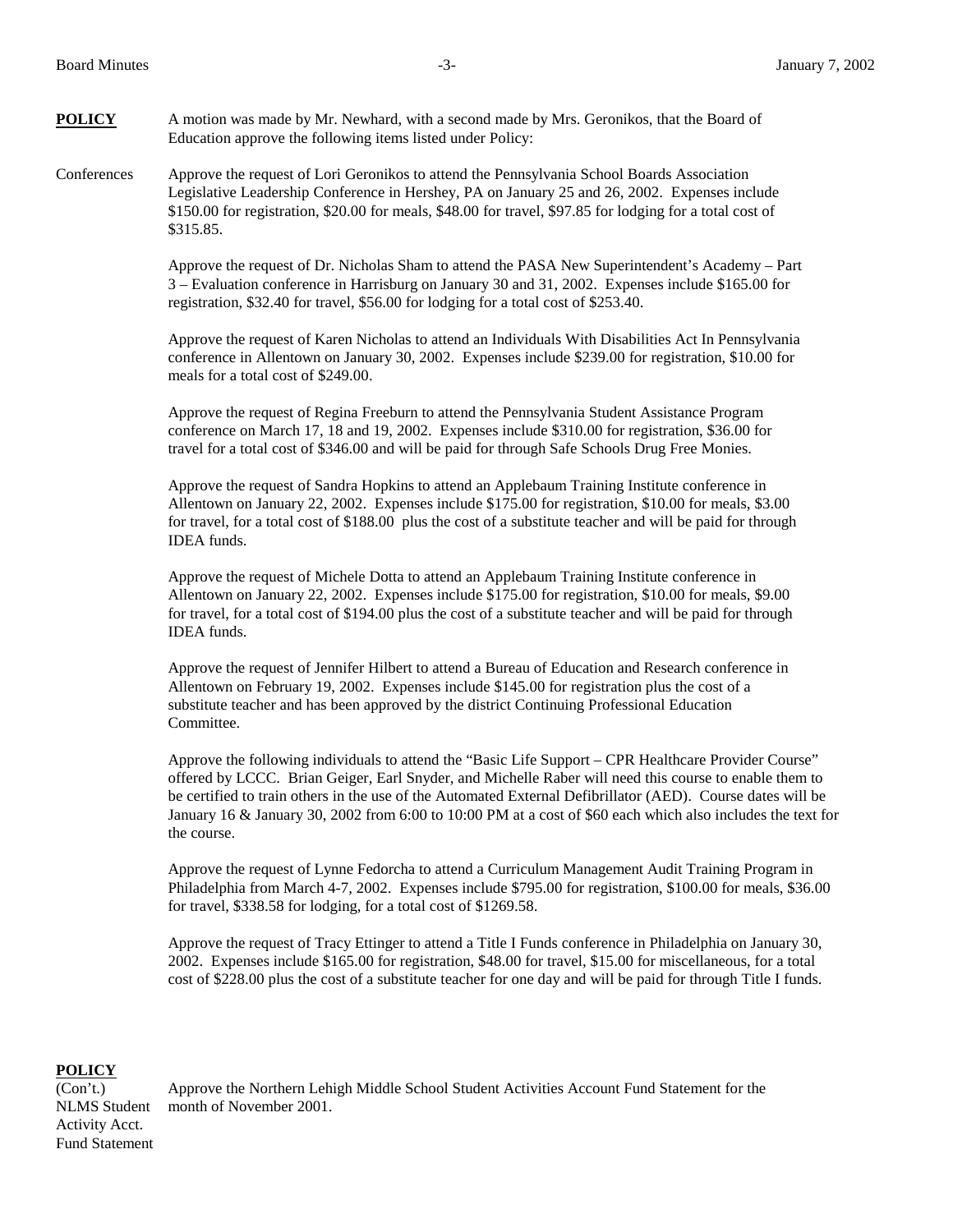| <b>Board Policy</b><br>#433 $1st$                                            | Approve revisions to school board policy #433 – Professional Employees, as presented after first<br>reading.                                                                                                                                                                                                                                                                                                                                                                                                                                                    |                                                                                                                                                                                                                               |  |  |  |
|------------------------------------------------------------------------------|-----------------------------------------------------------------------------------------------------------------------------------------------------------------------------------------------------------------------------------------------------------------------------------------------------------------------------------------------------------------------------------------------------------------------------------------------------------------------------------------------------------------------------------------------------------------|-------------------------------------------------------------------------------------------------------------------------------------------------------------------------------------------------------------------------------|--|--|--|
| Reading                                                                      | YEA:                                                                                                                                                                                                                                                                                                                                                                                                                                                                                                                                                            | Mr. Cox, Mr. Dorshimer, Mrs. Ganser, Mrs. Geronikos, Mr. Green, Mr. Newhard,<br>Mr. Fedorcha (7)                                                                                                                              |  |  |  |
|                                                                              | NAY:                                                                                                                                                                                                                                                                                                                                                                                                                                                                                                                                                            | None $(0)$                                                                                                                                                                                                                    |  |  |  |
| <b>NEW</b><br><b>BUSINESS</b>                                                | A motion was made by Mr. Dorshimer, with a second made by Mrs. Geronikos, that the Board of<br>Education appoint Mr. Mathias J. Green, Jr. as the Northern Lehigh School District representative to<br>the Lehigh Carbon Community College Board of Trustees.                                                                                                                                                                                                                                                                                                   |                                                                                                                                                                                                                               |  |  |  |
|                                                                              | YEA:                                                                                                                                                                                                                                                                                                                                                                                                                                                                                                                                                            | Mr. Cox, Mr. Dorshimer, Mrs. Ganser, Mrs. Geronikos, Mr. Green, Mr. Newhard,<br>Mr. Fedorcha (7)                                                                                                                              |  |  |  |
|                                                                              |                                                                                                                                                                                                                                                                                                                                                                                                                                                                                                                                                                 | NAY:<br>None $(0)$                                                                                                                                                                                                            |  |  |  |
|                                                                              |                                                                                                                                                                                                                                                                                                                                                                                                                                                                                                                                                                 | Mr. Fedorcha publicly thanked Mr. B. Urbane Byler for his many years of service as the Northern<br>Lehigh School District representative to the community college.                                                            |  |  |  |
| <b>FINANCIAL</b>                                                             | A motion was made by Mr. Green, with a second made by Mr. Newhard, that the Board of Education<br>approve the following financial items:                                                                                                                                                                                                                                                                                                                                                                                                                        |                                                                                                                                                                                                                               |  |  |  |
| PC Abatements                                                                | Approve abatement of per capita taxes for the residents that fall within the guidelines as presented.                                                                                                                                                                                                                                                                                                                                                                                                                                                           |                                                                                                                                                                                                                               |  |  |  |
| Construction<br><b>Account Bills</b>                                         | Approve payment of bills from the Construction Account, as presented.                                                                                                                                                                                                                                                                                                                                                                                                                                                                                           |                                                                                                                                                                                                                               |  |  |  |
| <b>Account Bills</b>                                                         | Extended Const. Approve payment of bills from the Extended Construction Account, as presented.                                                                                                                                                                                                                                                                                                                                                                                                                                                                  |                                                                                                                                                                                                                               |  |  |  |
| #1 Bills                                                                     | Capital Reserve Approve payment of bills from the Capital Reserve #1 Account, as presented.                                                                                                                                                                                                                                                                                                                                                                                                                                                                     |                                                                                                                                                                                                                               |  |  |  |
| Cash Manage-<br>ment Portfolio                                               | Approve the Arthurs Lestrange Cash Management Portfolio for the month of November 2001.                                                                                                                                                                                                                                                                                                                                                                                                                                                                         |                                                                                                                                                                                                                               |  |  |  |
| Exempt<br>Diamond Fire<br>Company From<br>Paying Real<br><b>Estate Taxes</b> | Approve the request of the Diamond Fire Company in Walnutport to exempt them from paying real estate<br>transfer taxes. This request is a result of an agreement between the Fire Company and the Borough of<br>Walnutport to transfer the deed and change ownership of their property located at the corner of Carbon and<br>Main Streets in the Borough of Walnutport from the Borough back to the Fire Company. The property in<br>question originally belonged to the Diamond Fire Company but was deeded to the Borough of Walnutport for tax<br>purposes. |                                                                                                                                                                                                                               |  |  |  |
| Contract With<br>Portnoff Law<br>Assoociates                                 | Approve the contract, which our solicitor's office has reviewed, with Portnoff Law Associates to collect<br>delinquent real estate taxes for the Northern Lehigh School District. The 3-year contract will contain a<br>yearly renewal provision. The delinquent taxpayer will pay all collection fees and expenses, including a 10<br>percent (10%) penalty for late payment and 10 percent (10%) interest per year.                                                                                                                                           |                                                                                                                                                                                                                               |  |  |  |
| <b>Refund Real</b><br><b>Estate Taxes</b>                                    | Approve a \$321.17 refund to William and Joyce Kemmerer, 4348 Clover Hollow Road, Slatington, PA for<br>their 2001 school real estate taxes. They are due a refund because their assessed value was reduced from<br>\$67,200 to \$59,550.                                                                                                                                                                                                                                                                                                                       |                                                                                                                                                                                                                               |  |  |  |
| <b>FINANCIAL</b><br>(Con't.)<br>Refund Of<br>Per Capita                      | Approve a \$10 refund to William O'Brian of 3506 Ridge Lane, Slatington, PA due to an overpayment of<br>per capita tax. Per capita tax was incorrectly paid twice with the real estate bill and an individual per<br>capita bill.                                                                                                                                                                                                                                                                                                                               |                                                                                                                                                                                                                               |  |  |  |
| Taxes                                                                        |                                                                                                                                                                                                                                                                                                                                                                                                                                                                                                                                                                 | Approve a \$10 refund to Marsha O'Brian of 3506 Ridge Lane, Slatington, PA due to an overpayment of per<br>capita tax. Per capita tax was incorrectly paid twice with the real estate bill and an individual per capita bill. |  |  |  |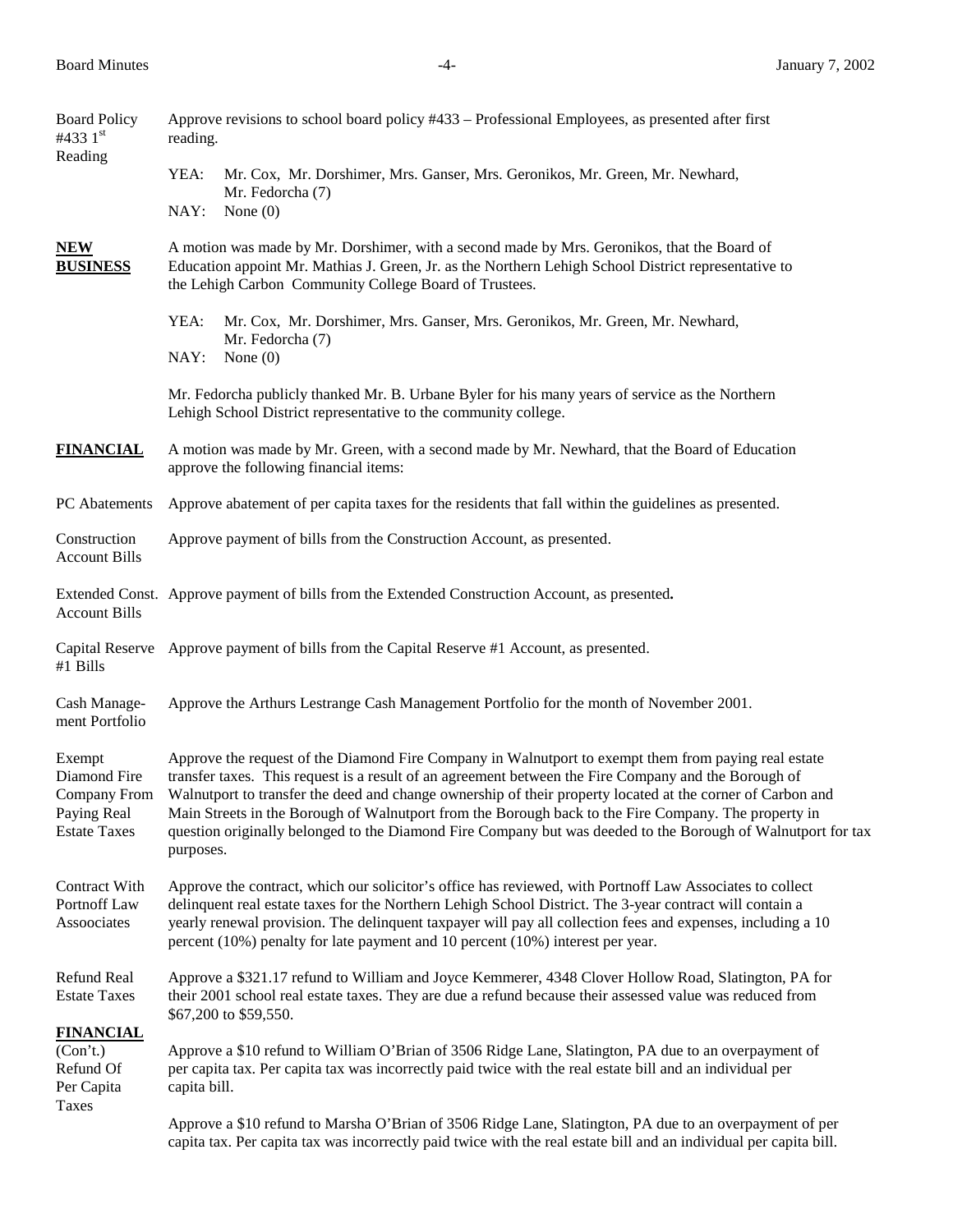|                                                    | Approve a \$10 refund to Timothy O'Brian of 3506 Ridge Lane, Slatington, PA due to an overpayment of<br>per capita tax. Per capita tax was incorrectly paid twice with the real estate bill and an individual per capita<br>bill.                                                                                                                                                                                                                                                                                                                                               |  |  |  |  |
|----------------------------------------------------|---------------------------------------------------------------------------------------------------------------------------------------------------------------------------------------------------------------------------------------------------------------------------------------------------------------------------------------------------------------------------------------------------------------------------------------------------------------------------------------------------------------------------------------------------------------------------------|--|--|--|--|
| EIT Office To<br>Collect Wal.<br><b>OPT</b> Taxes  | Approve to permit the Northern Lehigh School District Earned Income Tax Office to collect Occupational<br>Privilege Tax (OPT) for Walnutport Borough. The yearly fee charged to Walnutport Borough will be \$480. The<br>\$10 OPT tax will be split equally between the school district and the municipality instead of each sending a<br>separate \$5 tax bill.                                                                                                                                                                                                                |  |  |  |  |
| Purchase<br>Trailer                                | Approve to place the proceeds from the sale of district-owned maintenance vehicles in the amount of \$2600.00<br>into the CR-1 Account to enable the Director of Support Services to look into the purchase of a trailer to haul the<br>skid loader from the main campus to the Peters Elementary School. This special request is being done in<br>accordance with NLSD Policy #706.1, Miscellaneous 5. These proceeds came from a negotiated sale price for a<br>1978 Chevrolet Dump Truck, a 1980 Chevrolet Crew Cap Truck, and a 1981 John Deere 146 Farm Loader<br>Tractor. |  |  |  |  |
| Distribution                                       | The Single Audit Report for fiscal year ending June 30, 2001 was distributed to all board members.                                                                                                                                                                                                                                                                                                                                                                                                                                                                              |  |  |  |  |
| Of Audit<br>(Info Only)                            | <b>ROLL CALL:</b><br>YEA:<br>Mrs. Ganser, Mrs. Geronikos, Mr. Green, Mr. Newhard, Mr. Cox, Mr. Fedorcha (6)<br>NAY:<br>Mr. Dorshimer (1)<br>Motion carried.                                                                                                                                                                                                                                                                                                                                                                                                                     |  |  |  |  |
| <b>CORRES-</b><br><b>PONDENCE</b>                  | Mr. Fedorcha announced that former board member, Mrs. Lynn Sechler, sent a thank you card to<br>the board thanking them for the gift she received for her years of service on the board.                                                                                                                                                                                                                                                                                                                                                                                        |  |  |  |  |
|                                                    | Mr. Fedorcha announced that the Slatington Public Library also sent some correspondence to the<br>board. He will give this correspondence to Board Secretary, Mrs. Escott.                                                                                                                                                                                                                                                                                                                                                                                                      |  |  |  |  |
| <b>INFORM-</b><br><b>ATION</b>                     | All board members received a copy of the minutes of the Carbon Lehigh Intermediate Unit Board<br>of Directors meeting held on November 19, 2001.                                                                                                                                                                                                                                                                                                                                                                                                                                |  |  |  |  |
|                                                    | All board members received a copy of the minutes of the Lehigh Carbon Community College Board of Trustees<br>meeting held on December 6, 2001.                                                                                                                                                                                                                                                                                                                                                                                                                                  |  |  |  |  |
|                                                    | All board members received a copy of the minutes of the Washington Township Board of Supervisors meeting<br>held on November 13, 2001.                                                                                                                                                                                                                                                                                                                                                                                                                                          |  |  |  |  |
| Middle<br>School Change<br>Order #6<br>(Info Only) | Work under this change order is being done to reinforce eight (8) existing bar joists. The work involved the<br>removal of acoustical spray insulation at sixteen (16) locations and plaster wall removal at four (4) locations,<br>as well as supply and install three $(3)$ angles welded to the joist at sixteen $(16)$ locations. The cost for this<br>change order is \$7,698.00.                                                                                                                                                                                          |  |  |  |  |
| <b>RECOG-</b><br><b>NITION OF</b><br><b>GUESTS</b> | Christina Gaffney - Disputed the middle school concept. She also expressed concerns with regard to<br>the implementation of school policies and the lack of communication to parents.                                                                                                                                                                                                                                                                                                                                                                                           |  |  |  |  |
| <b>ADJOURN-</b><br><b>MENT</b>                     | A motion was made by Mr. Dorshimer, with a second made by Mr. Cox, that the regular meeting of the<br>Northern Lehigh Board of School Directors be adjourned at 9:40 p.m.                                                                                                                                                                                                                                                                                                                                                                                                       |  |  |  |  |
|                                                    | Mr. Cox, Mr. Dorshimer, Mrs. Ganser, Mrs. Geronikos, Mr. Green, Mr. Newhard,<br>YEA:<br>Mr. Fedorcha (7)<br>NAY:<br>None $(0)$                                                                                                                                                                                                                                                                                                                                                                                                                                                  |  |  |  |  |

Respectfully submitted,